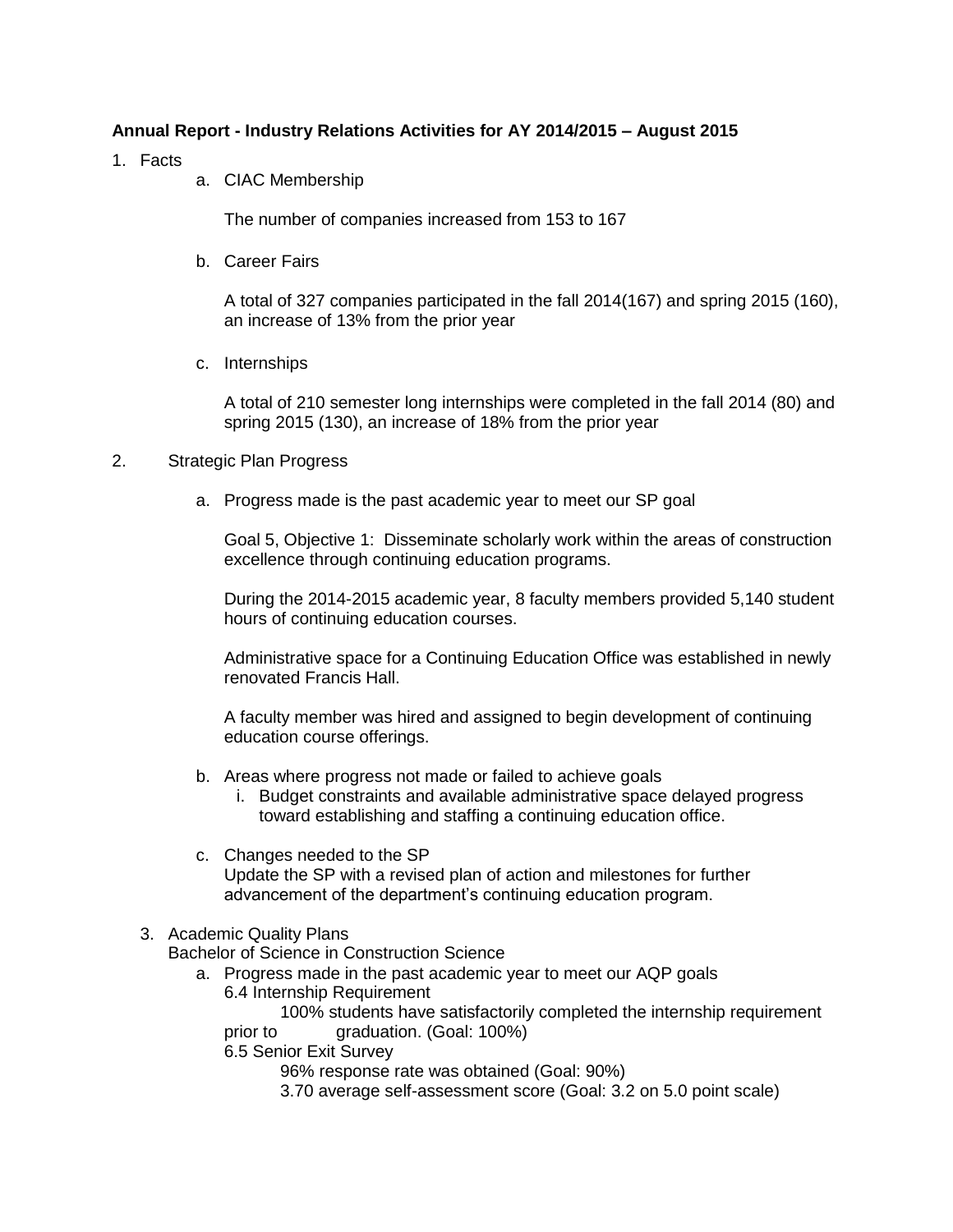100% were satisfied with overall education (Goal: 90%) 89% would major in COSC again (Goal: 90%) ` 92% satisfied with the internship experience (Goal: 90%)

b. Areas where progress not made or failed to achieve goals The percent of students who would major in COSC again was 1% below the goal of 90%. The lowest percentage was from Freshman accessions.

- i. How will we proceed in this area to correct or overcome our deficiency? Increase incoming freshmen students' awareness of COSC program demands
- c. Changes needed to the AQP Realign assessment to address university and American Council on Construction Education (ACCE) student learning outcomes

Master of Science in Construction Management

- a. Progress made in the past academic year to meet our AQP goals i. Refer to Graduate Program Annual Report
- b. Areas where progress not made or failed to achieve goals
	- i. Refer to Graduate Program Annual Report
- c. Changes needed to the AQP
	- i. Refer to Graduate Program Annual Report
- 4. Action 2015

Strategy 1B – Ensure all students have at least one high impact learning experience that is not already required

Metric: Percent of students with high impact learning experience

- a. Progress made in the past academic year
	- i. 100% of all graduates completed one or more high impact learning experience.
- b. Areas where progress not made or failed to achieve goals
	- i. Goal met

Strategy 3B – Strengthen success in garnering philanthropic and investment support from non-government sources

Metric: Number and sizes of endowments and annual contributions

- a. Progress made in the past academic year
	- i. Over \$5.5 million raised in capital campaign for Francis Hall Renovation
- b. Areas where progress not made or failed to achieve goals
	- i. Goal met
- 5. Diversity Plan
	- a. Progress made in the past academic year See Undergraduate Program Annual Report
- 6. Important changes needed in your unit during the next year and your suggestions on how to achieve them

No important changes needed since staffing and budget are sufficient for projected growth in CIAC memberships, career fairs and internships.